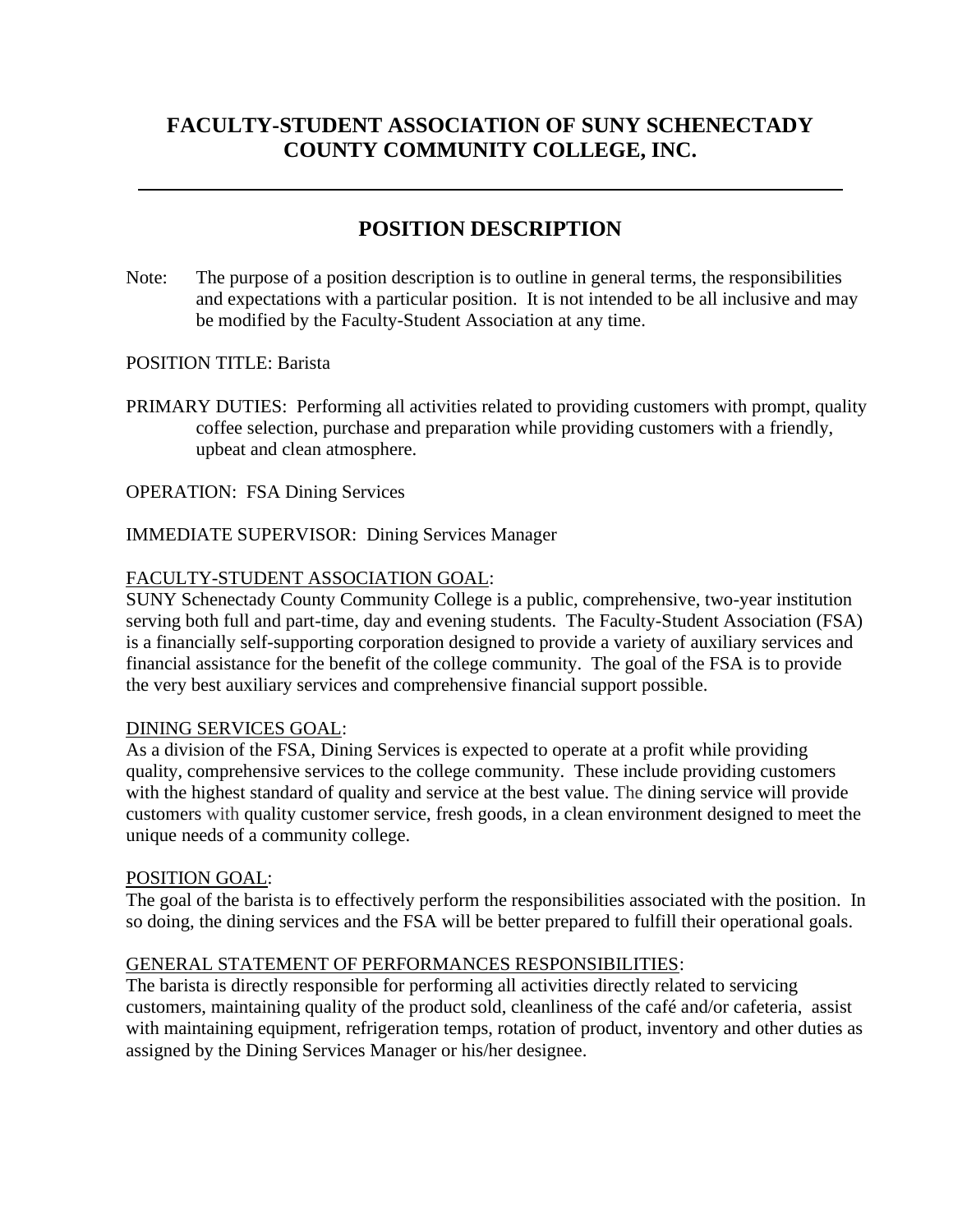# EXAMPLES OF PERFORMANCE RESPONSIBILITIES (Not All-Inclusive):

# OPERATIONAL

- Open and/or close register and secure nightly deposit
- Work as a cashier on a POS terminal or computerized register
- Follow cash handling and register policies under the established guidelines
- Follow store policies and procedures for operational flow at each station
- Answer phone
- Assist with pricing of merchandise
- Assist with unpacking merchandise, restocking shelves and setting up displays
- Follow standards for merchandising, stocking, rotating and storage of all products
- Maintain customer service area, equipment and café area in a clean and appealing manner
- Perform cleaning tasks to maintain cleaning standards and work as a team player
- Adhere to dress code requirements.

# EQUIPMENT/SUPPLIES

- Perform equipment maintenance in accordance with preventive maintenance checklist
- Maintain equipment temp logs in accordance with guidelines

# RECORDS

• Maintain related register documentation in a secure, orderly and efficient manner.

# CUSTOMER SERVICE

- Welcome and communicate with every customer to provide excellent customer service
- Discover customer needs and appropriately suggest product with every customer to enhance service.
- Assist customers in the selection and purchase of specialty coffee beverages, other foods,
- beverages and related product.
- Respond to customer needs and thank every customer
- Present oneself professionally and demonstrate clear communication with all customers
- Prepare beverage orders to the FSA standard

# INVENTORY AND YEAR-END AUDIT

- Assist with inventory activities
- Follow inventory stocking and recording guidelines
- Keep inventory records

# **OTHER**

• Communicate regularly with the management

• Perform other duties necessary for the effective operation of Dining Services in general or as assigned by management.